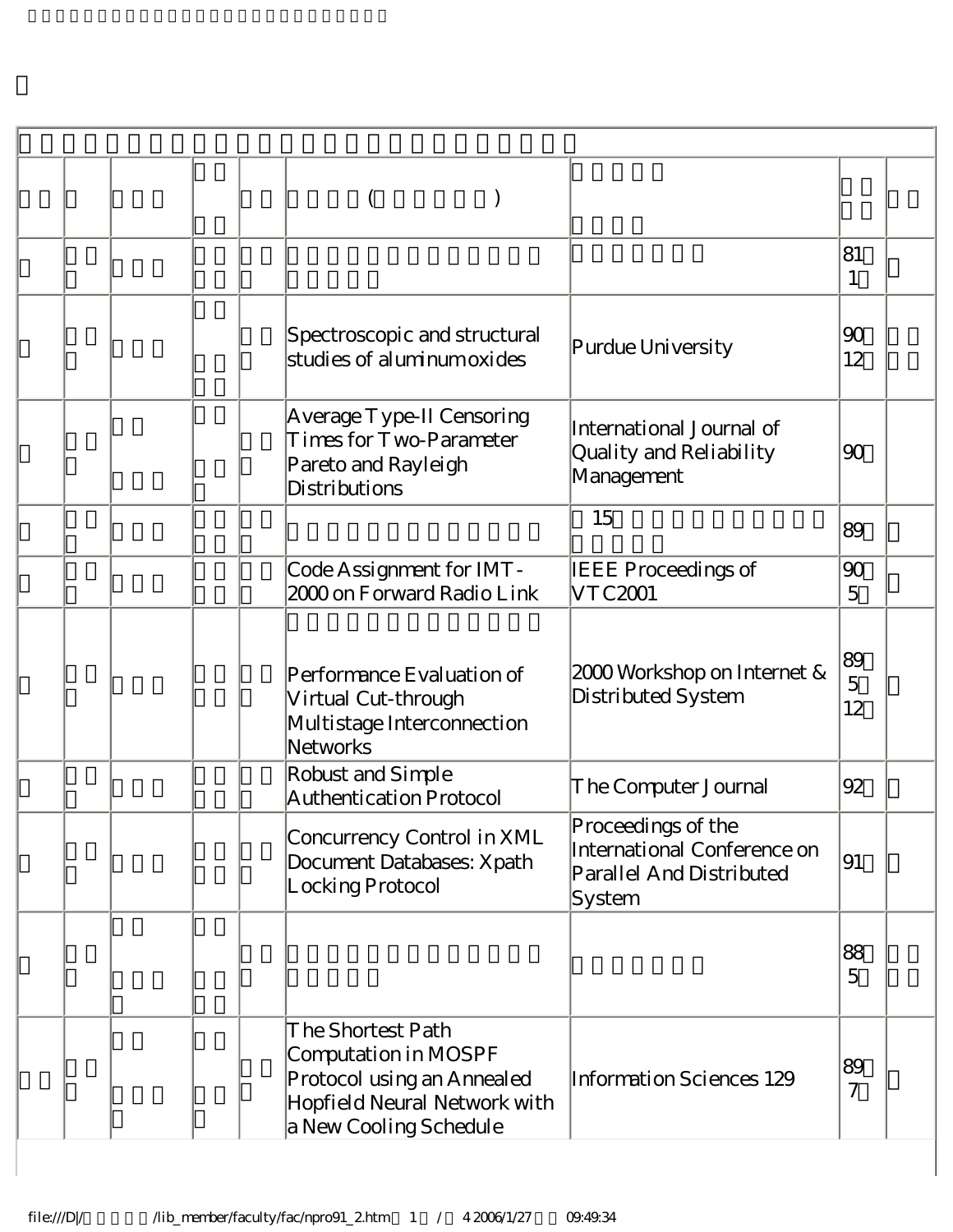|  | <b>IEEE Trans. On Circuit and</b><br>Compact recursive structures<br>for discrete cosine transform<br>System, Part II                                                                                                | 89                   |  |
|--|----------------------------------------------------------------------------------------------------------------------------------------------------------------------------------------------------------------------|----------------------|--|
|  |                                                                                                                                                                                                                      | 86<br>$\overline{5}$ |  |
|  | Structural and Magnetic<br>Characterization of Ion Beam<br>State Univ. of New York at<br>Deposited $NiFe/Ni_XFe_{1-X}O$<br>Stony Brook<br>Composite Films                                                            | 91<br>$\overline{5}$ |  |
|  | Electroanalytical Studies                                                                                                                                                                                            | 90                   |  |
|  | Cyclosporine A regulate<br>British Journal of<br>oxidative stress-induced<br>Pharmacology.<br>apoptosis in cardiomyocytes:<br>mechanisms via ROS<br>generation, iNOS and Hsp70<br>$ SCI, IF = 3.619$<br>(BJP0267_02) | 91                   |  |
|  |                                                                                                                                                                                                                      | 89<br>6              |  |
|  | Identification for Univariate<br>Communications in Statistics<br>Time Series Models with<br>Simulation and<br>Heteroskedastic Errors<br>Computation                                                                  | 91                   |  |
|  | Prospect Theory and Asset<br>Pricing                                                                                                                                                                                 | 91<br>6              |  |
|  | Political Risk Assessment on<br>Air Logistics Hub<br>Journal of Air Transport<br>Developments in Taiwan<br>Management, Elsevier<br>Science                                                                           | 91<br>10             |  |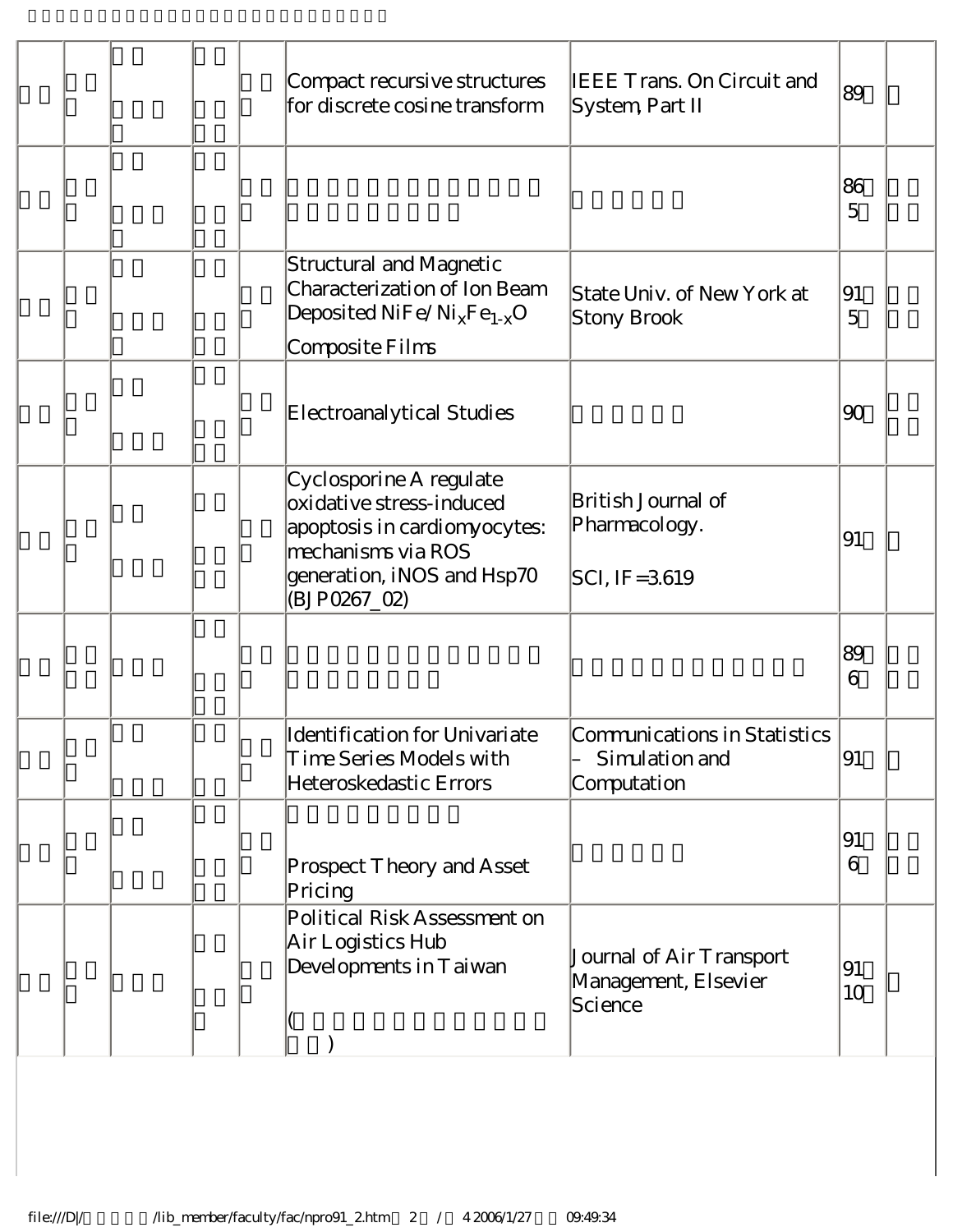|         |  |  | Relationships                                                                                                                                                      | Agency and Incentive Contract<br>in Private Investment of<br>Transport Projects: An<br>Exploration of Fundamental | Mass. Inst. Of Technology,<br>MA, USA |    | 91<br>6  |  |
|---------|--|--|--------------------------------------------------------------------------------------------------------------------------------------------------------------------|-------------------------------------------------------------------------------------------------------------------|---------------------------------------|----|----------|--|
|         |  |  | <b>Windows</b>                                                                                                                                                     | Three Essays on The<br>Performance Analysis of<br>Closed-Loop Conveyors with<br>Discrete Spaces and Fixed         | University of Michigan                |    | 90       |  |
|         |  |  | Supply Chain Reengineering<br>Using Core Process Analysis<br>Information & Management<br>Matrix and Object-Oriented<br>Simulation                                  |                                                                                                                   |                                       |    | 91       |  |
| Reality |  |  | Signs of Marketing in Virtual                                                                                                                                      | Journal of Interactive<br>Advertising                                                                             |                                       | 90 |          |  |
|         |  |  |                                                                                                                                                                    | The Design of a Multiple-<br>Valued Automatic Model<br>Generation System for Digital<br><b>SystemSimulations</b>  | Ph. D. Dissertation                   |    | 83       |  |
|         |  |  | The Impact Factors of<br>Adopting Supply Chain<br>Management for Small- and<br>Medium-sized Enterprises<br>(SMEs) in Collaboration with<br>Multinational Companies |                                                                                                                   |                                       |    | 91       |  |
|         |  |  |                                                                                                                                                                    |                                                                                                                   |                                       |    |          |  |
|         |  |  |                                                                                                                                                                    |                                                                                                                   |                                       |    | 90 <br>9 |  |
|         |  |  |                                                                                                                                                                    |                                                                                                                   |                                       |    |          |  |